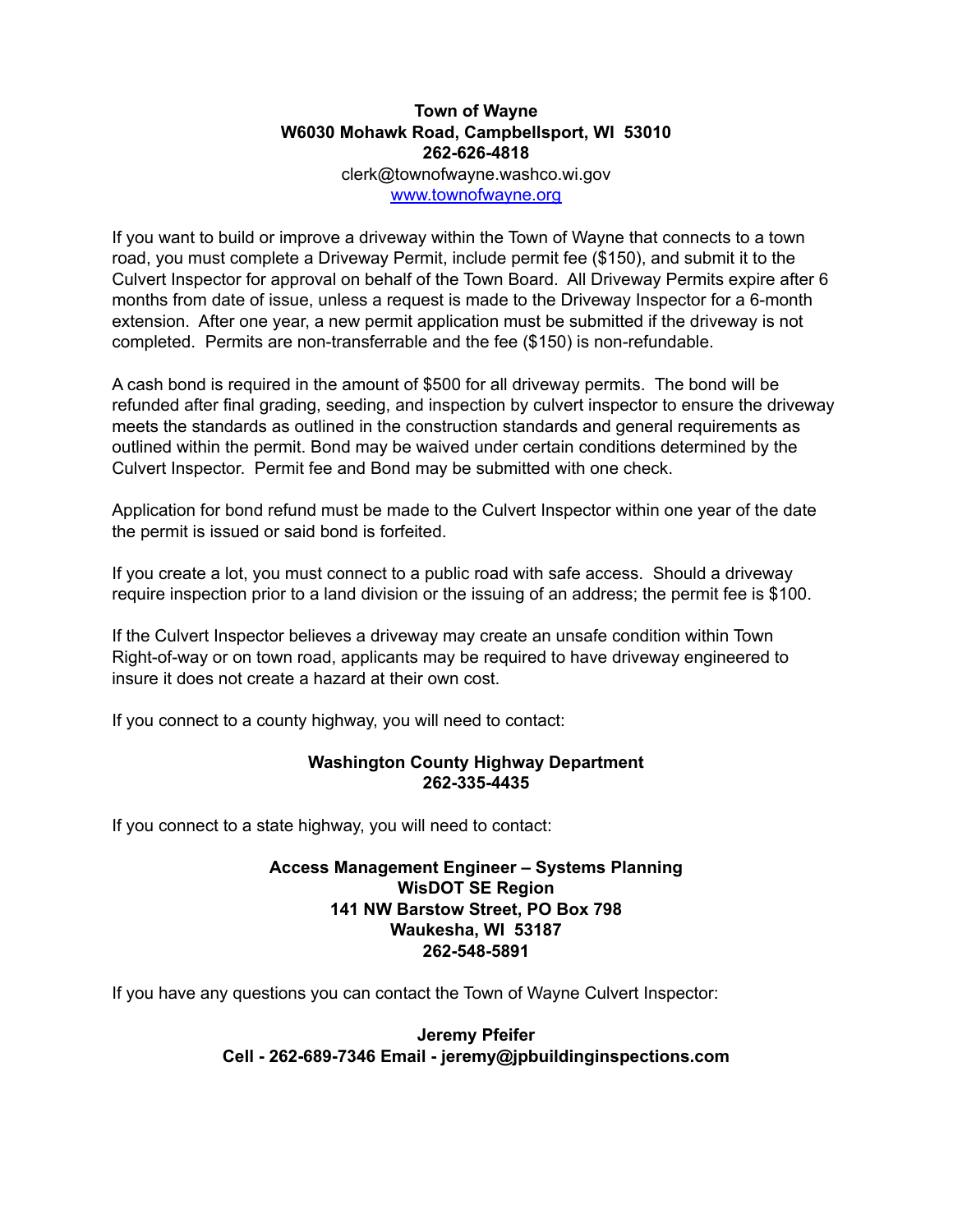Permit Number:

#### **Town of Wayne Driveway Permit to access Town Road**

The undersigned and designated applicant requests permission to construct the driveway(s) hereinafter described on town road right-of-way and in consideration of being granted permission, as evidence by the approval of the authorized representative of the Town of Wayne Board, binds and obligates himself to construct the driveway(s) in accordance with the description contained herein and sketches, if any, attached hereto, and to abide by the general requirements and location, design and construction requirements set forth on this form.

IF driveway is installed in subdivision – provide Lot  $\#$  8

### **Driveway(s) Location Description:**

Name of road driveway(s) to be located: \_\_\_\_\_\_\_\_\_\_\_\_\_\_\_\_\_\_\_\_\_\_\_\_\_\_\_\_\_\_\_\_: Washington County: Town of Wayne: along the (north, south, east, west) side of the road feet. (north, south, east, west) \_\_\_\_\_\_\_\_\_\_\_\_ feet of \_\_\_\_\_\_\_\_\_\_\_\_\_\_\_\_\_\_ (closest crossroad).

Driveway will be located feet from the (north, south, east, west) lot line. Driveway must be at least 5 feet from any lot line.

*Example: Name of road driveway(s) to be located: Sunset Drive: Washington County: Town of Wayne: along the (north, south, east, west) side of the road 1,250 feet, (north, south, east, west) of Townline Road (closest crossroad).*

Driveway will be located 8 feet from the (north, south, east, west) lot line. Driveway must be at *least 5 feet from any side lot line.*

Proposed driveway should be marked in the following fashion: One stake marked DRIVEWAY in the center of driveway; Line painted on road indicating the center of driveway marked DW; or certified survey map with drive indicated by surveyor (no draw ins).

### **Type of Proposed Driveway:**

| Current driveway present? YES/NO If yes - Type: Farm Entrance Residence Business |  |  |
|----------------------------------------------------------------------------------|--|--|
|                                                                                  |  |  |

Type Driveway requesting: Farm Entrance Residence Business

Other information: Give description of proposed work if other than a straight forward installation to include any special circumstances, culvert sizing or length, or special embankments or end walls, intersection clearances, or other details of proposed installation, along with any references to attached sketch, if any:

\_\_\_\_\_\_\_\_\_\_\_\_\_\_\_\_\_\_\_\_\_\_\_\_\_\_\_\_\_\_\_\_\_\_\_\_\_\_\_\_\_\_\_\_\_\_\_\_\_\_\_\_\_\_\_\_\_\_\_\_\_\_\_\_\_\_\_\_\_\_\_\_\_\_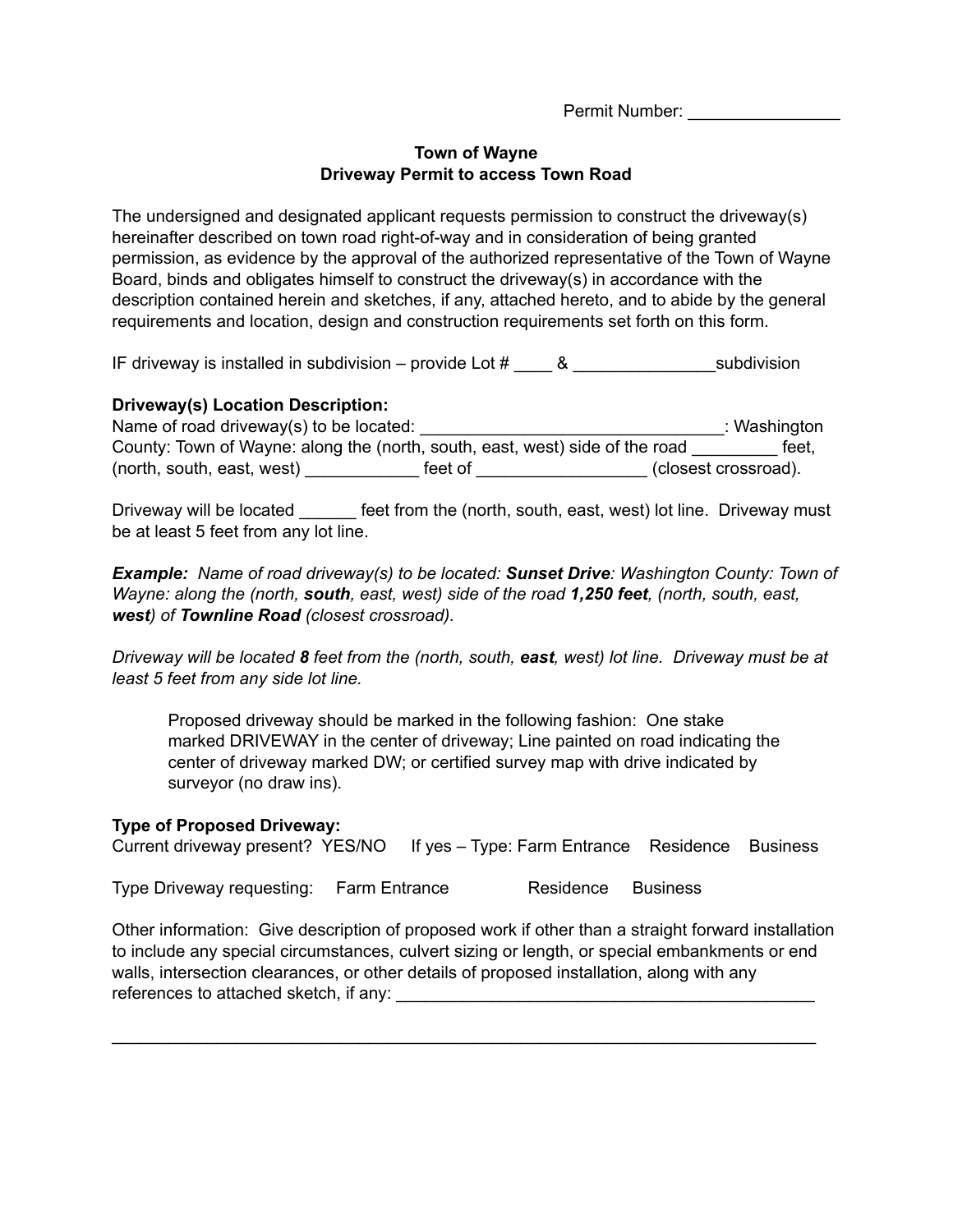## **Culvert Size:**

- 18 inches by 24 feet (minimum)
- $\frac{1}{\sqrt{15}}$  15 inch by 21 inch oval by 24 feet (minimum)

\_\_\_ \_\_\_\_\_\_\_\_\_\_\_\_\_\_\_\_\_\_\_\_\_\_\_\_\_\_\_\_\_\_\_\_\_\_\_\_\_\_(must be greater than minimum)

i.e. 24 inch by 30 feet/20 inch by 24 feet

## *The signature by applicant or designated designee acknowledges terms and conditions of proposed permit.*

| Print Name of Applicant or designated designee                                    |                     |  |
|-----------------------------------------------------------------------------------|---------------------|--|
| Signature of Applicant of designated designee                                     | Date                |  |
| <b>Email Address</b>                                                              | <b>Phone Number</b> |  |
| Address (where permit can be mailed)                                              |                     |  |
| <b>Approved/Denied</b>                                                            |                     |  |
| Town of Wayne Culvert Inspector                                                   | Date                |  |
| Schedule for Town Board Approval on: ______________________(date - If Applicable) |                     |  |
| For Office Use Only:                                                              |                     |  |
|                                                                                   |                     |  |
|                                                                                   |                     |  |
| Driveway Bond \$500 (Check Number ________________________)                       |                     |  |
|                                                                                   |                     |  |
|                                                                                   |                     |  |
|                                                                                   |                     |  |

**\_\_\_\_\_\_\_\_\_\_\_\_\_\_\_\_\_\_\_\_\_\_\_\_\_\_\_\_\_\_\_\_\_\_\_\_\_\_\_\_\_\_\_\_\_\_\_\_\_\_\_\_\_\_\_\_\_\_\_\_\_\_\_**